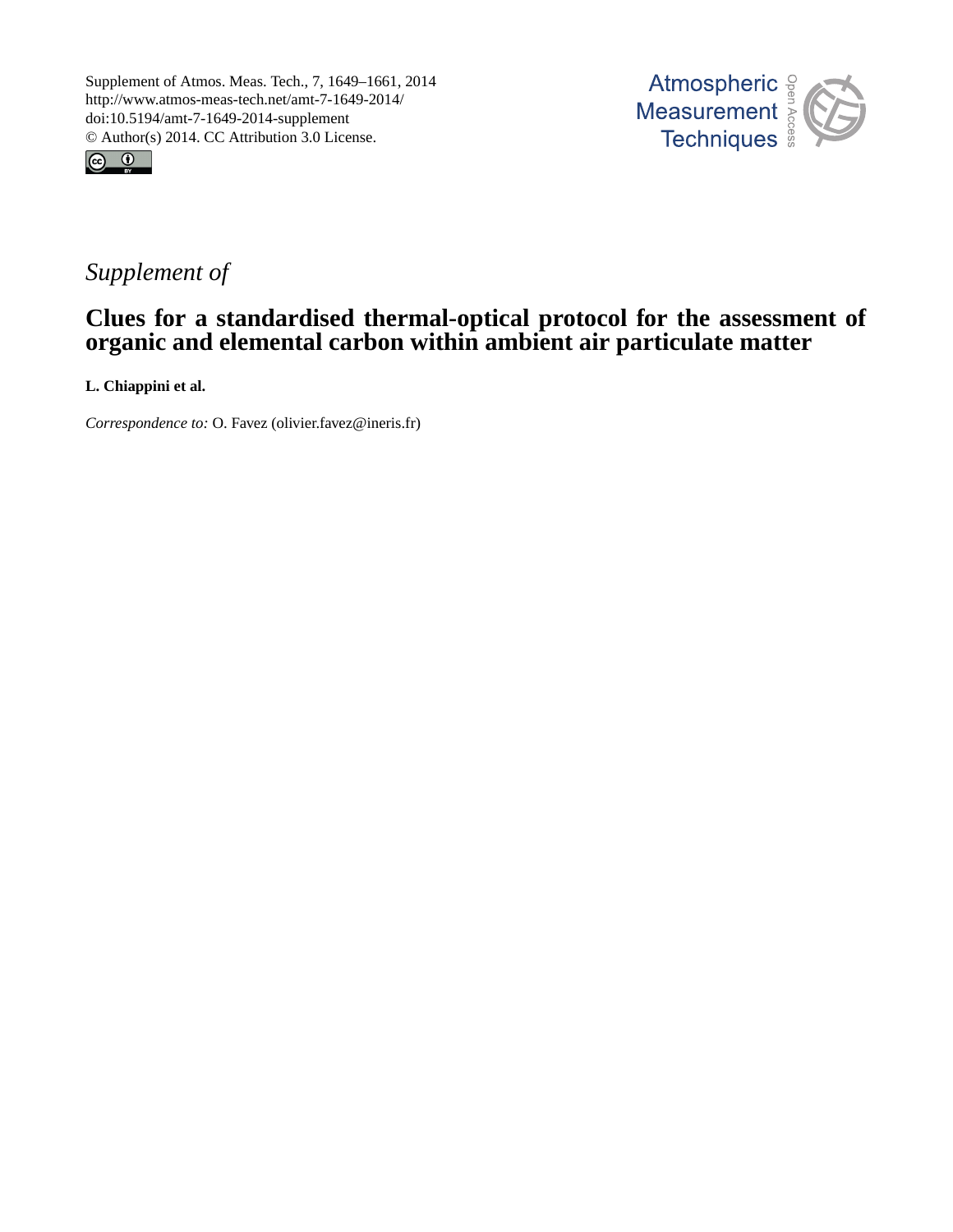# **Supplementary materials**

# **Interlaboratory comparison exercice (ILC) organisation**

#### **September 2009**

Test materials sampling. The materials have been stored under refrigerated conditions until the ILC.

## **April 2010**

A electronic message has been sent to the French laboratories performing routine EC/OC measurement to invite them to participate to the ILC.

#### **May 2010**

Each laboratory received a message confirming its inscription to the ILC and an individual identification code.

#### **June 7th 2010**

The tests materials have been sent to the laboratories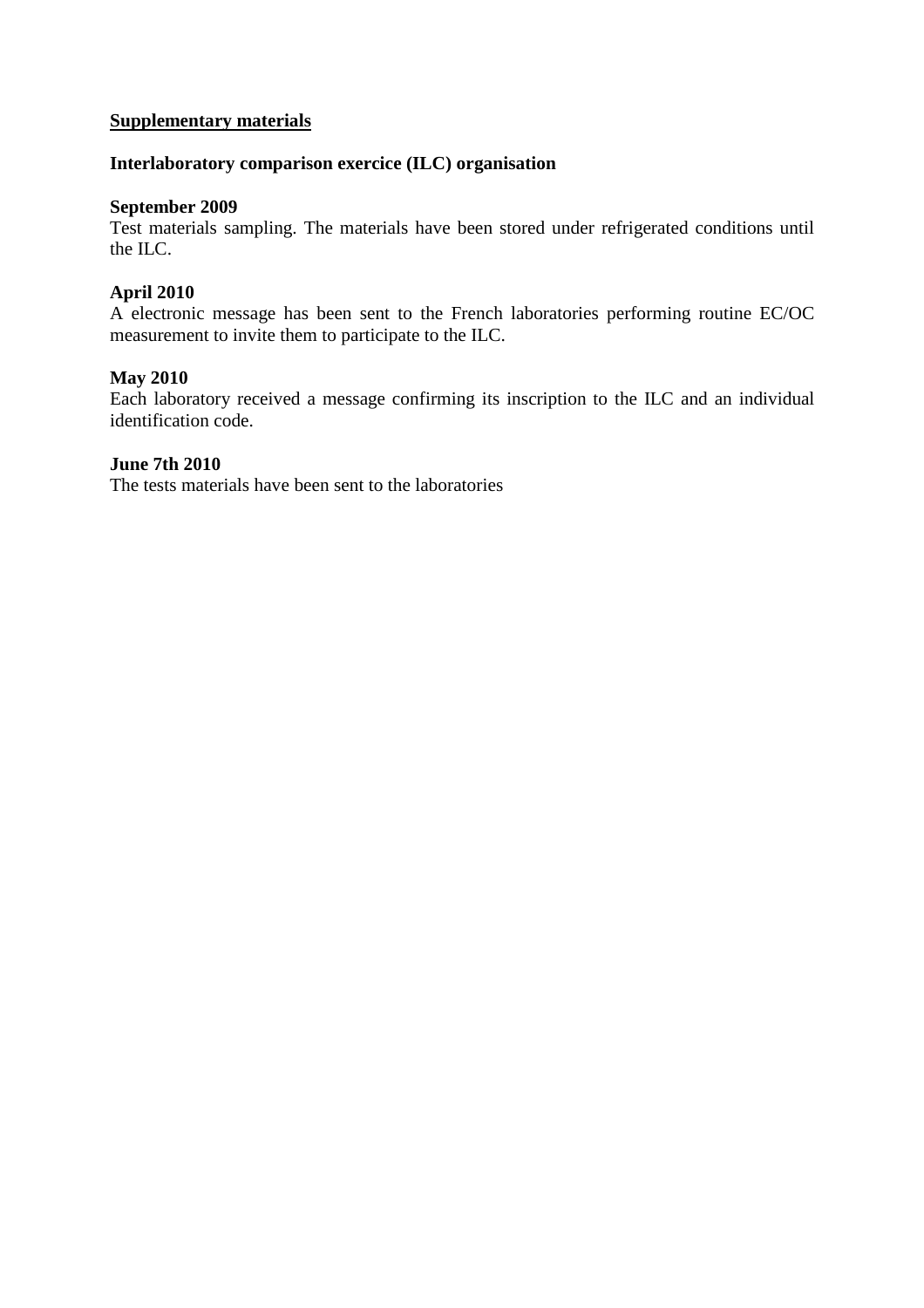## **Formulae used for data statistical processing**

Formulae used for data statistical processing as described in the International Standard ISO 5725-2, 1994, are given here:

In the following formulae;

 $n_{ij}$ : stands for number of test result for a laboratory j at a level i

 $y_{ijk}$  is anyone of these tests results

 $p_i$  is the number of laboratory reporting at least one test result for a level i

The standard deviation for a laboratory j at a level i is defined as follows:

$$
S_{ij} = \sqrt{\frac{1}{n_{ij} \sum_{k=1}^{n_{ij}} (y_{ijk} - \bar{y}_{ij})^2}
$$

Arithmetic mean for a laboratory j at a level i:

$$
\bar{y}_{ij} = \frac{1}{n_{ij}} \sum_{k=1}^{n_{ij}} y_{ijk}
$$

#### **General arithmetic mean for all the laboratories**:

$$
\hat{m}_j = \overline{\overline{y}}_j = \frac{\sum_{i=1}^p n_{ij} \overline{y}_{ij}}{\sum_{i=1}^p n_{ij}}
$$

Repeatability standard deviation for a laboratory j

$$
S_{rj}^{2} = \frac{\sum_{i=1}^{p} (n_{ij} - 1) S_{ij}^{2}}{\sum_{i=1}^{p} (n_{ij} - 1)}
$$

Interlaboratory standard deviation

$$
S_{Lj}^2 = \frac{S_{dj}^2 - S_{rj}^2}{\overline{n}_j}
$$